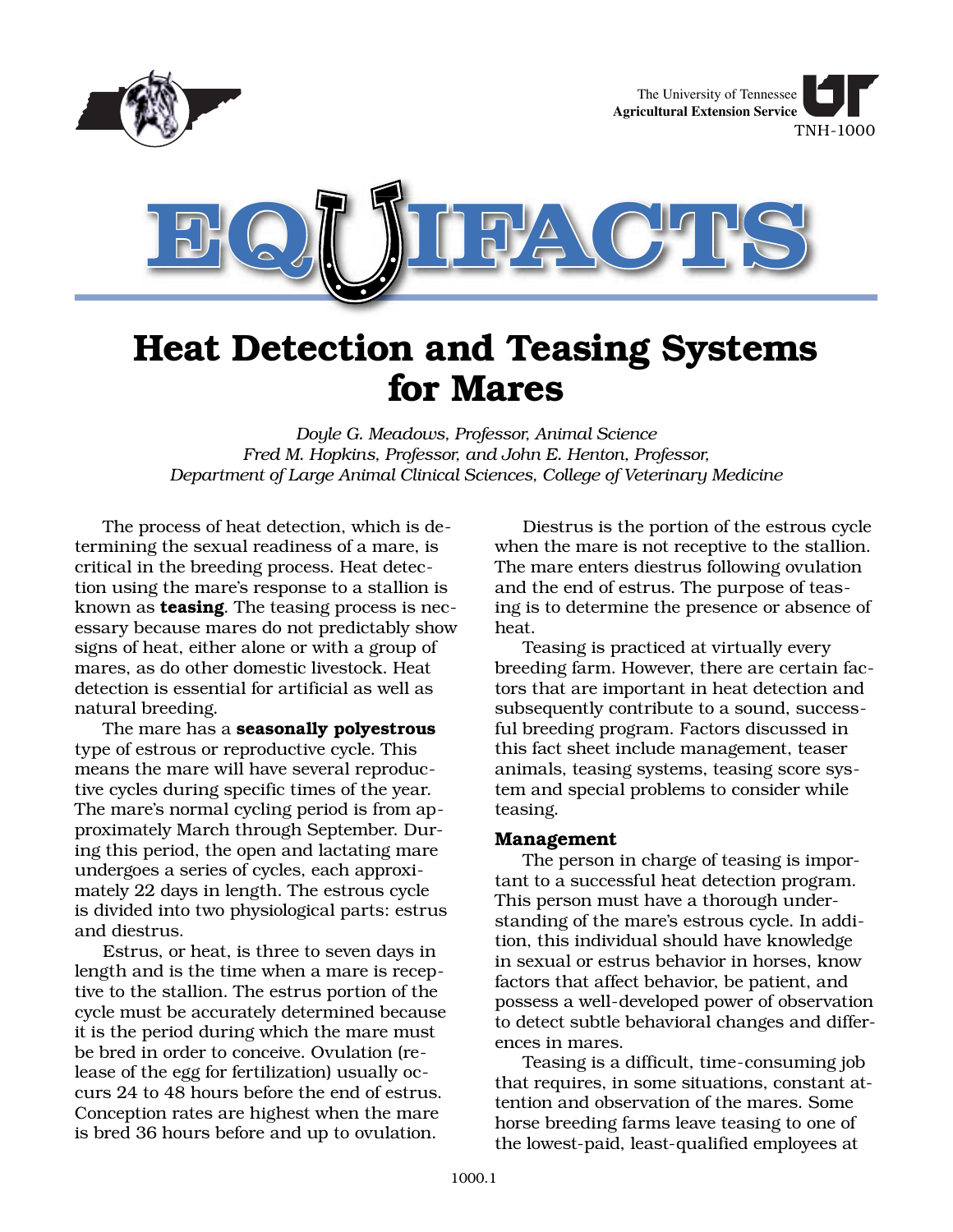the farm. When this occurs, conception rates generally decline. The people in charge of teasing need to be conscientious about the job because they play a key role in the success of the breeding season.

The breeding manager at successful breeding farms should be involved in heat detection. The breeding manager's role in heat detection varies from one of actually doing the teasing to one of supervising another employee. Either way, the breeding manager is ultimately responsible for heat detection.

Observing and reporting the sexual behavior of the mares are critical to successful heat detection. All farm employees, from trainers to stall cleaners, should report any normal or abnormal sexual behavior that is observed throughout the work day to the teasing manager. For example, a trainer, while riding a horse beside a paddock of mares, may observe sexual receptivity toward the horse being ridden from one or more mares. Any signs of heat should be reported to the proper person so the specific mares can receive proper attention on the next teasing day. Everyone on the farm should be aware of the importance and should play a role in heat detection.

## **Teaser Animals**

The animal used as the teaser may well be the most valuable animal on the breeding farm. The teaser should be aggressive, vocal and enthusiastic. However, the teaser stallion must not be so aggressive as to be out of control or unmanageable. The teaser should tease without excessive roughness such as kicking or biting the mare.

The breeding stallion, in addition to the breeding chores, may also double as the teaser in most small breeding operations. Overuse of the breeding stallion as a teaser should be avoided to reduce the possibility of injury or lack of sexual desire. If breeding stallions are used as teasers, they should be rotated and never physically abused for their sexual advances toward the mares.

Large breeding farms usually maintain a stallion to use exclusively for teasing. These teasing stallions may develop "frustration-induced" behavior changes, such as complete loss of interest in the mares. It is desirable to have more than one teaser and alternate them. Also, allowing a teaser stallion to breed occasionally helps maintain interest in the mares.

A pony stallion can also be used as teaser. The pony stallion is obviously small, easy to handle and typically very sexually aggressive. However, some mares do not respond as well to pony stallions as they do horse stallions.

Geldings given testosterone every 10 to 21 days have been used with some success as teasers. Also, vasectomized stallions, fitted with a marking harness, have been used for estrus detection in free-running mares. This method, however, has received only limited attention and success. The intact, active stallion is still the most desirable animal to use for heat detection in mares.

### **Teasing Records**

An accurate record keeping system to evaluate or score the mare's response to a teasing stallion is extremely important for a successful breeding season. For a mare to become pregnant, breeding must occur at the proper time during estrus. A scoring system should be utilized so sexual behavior changes can be recorded as the mare progresses through the estrous cycle. One commonly used teasing score system to record estrus behavior is presented below.

| <b>Teasing Score</b> | <b>Behavior</b>                                                                            |
|----------------------|--------------------------------------------------------------------------------------------|
| 1                    | Diestrus — obvious hostility to the stallion; ears<br>back, striking, biting and squealing |
| 2                    | Indifference, passive behavior                                                             |
| з                    | Slight interest in teaser, may urinate with winking                                        |
| 4                    | Obvious interest in teaser, urination and winking                                          |
| 5                    | Strong interest in teaser, frequent urination,<br>winking and squatting                    |

A normal, expected response of a mare showing signs of estrus to a teaser stallion includes things such as obvious interest in the stallion, vulval winking (frequent opening of the vulva), squatting, tail raising and urination. Behavior associated with not being in heat (diestrus) include kicking, biting, striking, laying the ear back and an overall hostile attitude toward the stallion. The mare that winks, squats, urinates and does not kick the teaser stallion is a likely breeding candidate.

It is important to remember that heat behavior varies considerably from mare to mare. Being aware and recording the changes that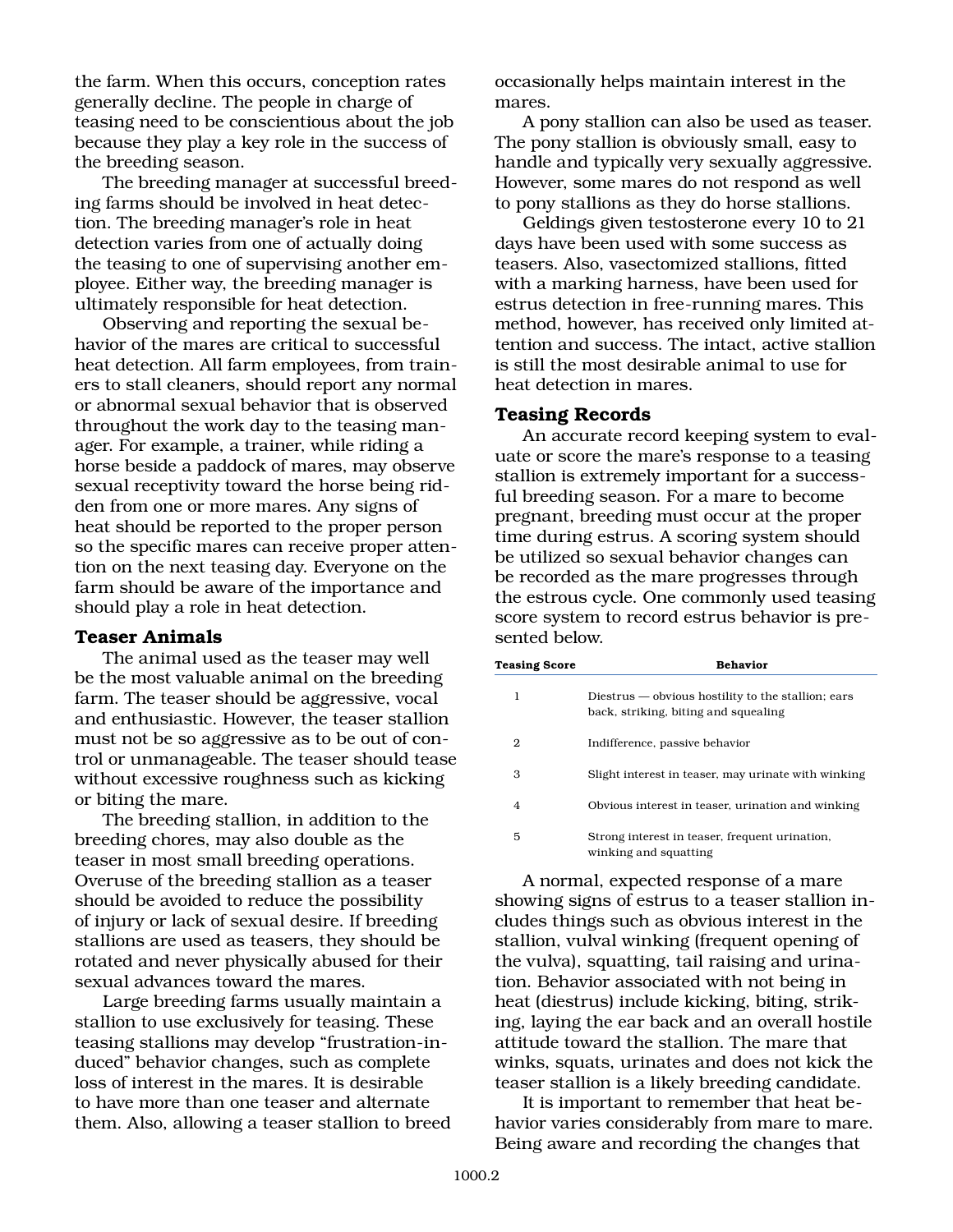## **Figure 1. Teasing Record for Mares**



occur in a particular mare are critical. Mares are best teased every day but can be carefully teased every other day and still provide adequate information for breeding. Those mare receiving a teasing score of three or more are checked by rectal palpation or ultrasound to further identify their breeding status. Heat detection, in combination with palpation or ultrasound, will provide important information for the breeding manager to determine whether to breed the mare that day.

Mares vary widely in their response to the teaser. The best indicator that a mare is in heat is when she acts the same as she did during her previous estrus cycle. To accurately assess the behavioral patterns of the mare, it is necessary to begin teasing one month prior to breeding season. This allows adequate time for the mare to become comfortable with the teaser and teasing system. During this time, the teasing manager can become familiar with the mare's response at various times in the estrous cycle.

## **Teasing System**

Teasing systems vary widely from farm to farm. The best teasing system for a farm will be determined by availability and quality of labor, number of mares, type and condition of facilities, managerial preference, safety to horses and handlers, and above all, accuracy of heat detection.

There are two broad classifications of teasing techniques: individual or group. There are advantages and disadvantages to both.

**Pasture teasing** is not a widely practiced teasing method at breeding farms today. With the pasture teasing system, a handler simply leads a teaser stallion throughout the mares in a pasture. Behavior will be noted as the stallion approaches or is approached by the mares. Labor costs are very low with pasture teasing. However, injury to both handler and horses can be a problem. In addition, timid mares may not approach and may even flee from the stallion and handler. Generally, the teasing stallion is fitted with an apron so that he cannot successfully breed a mare if he escapes from the handler.

**Pen teasing** can be accomplished in various ways. The stallion may be free to move along the fence line of a group of mares or a handler may lead a stallion up to the fence of the mares. Pen teasing requires a safe, well built pen separating the mare and stallion. As the mares come into heat, they will seek out the stallion. Labor costs are reasonably low; however, injury, due to attempted breeding through the fence, may be a problem. Even though she may not approach the stallion, complete observation of the mare is still necessary. The mare may be in heat but too timid to approach the stallion (Figure 2).

**Paddock teasing** is a common procedure for teasing mares. This group method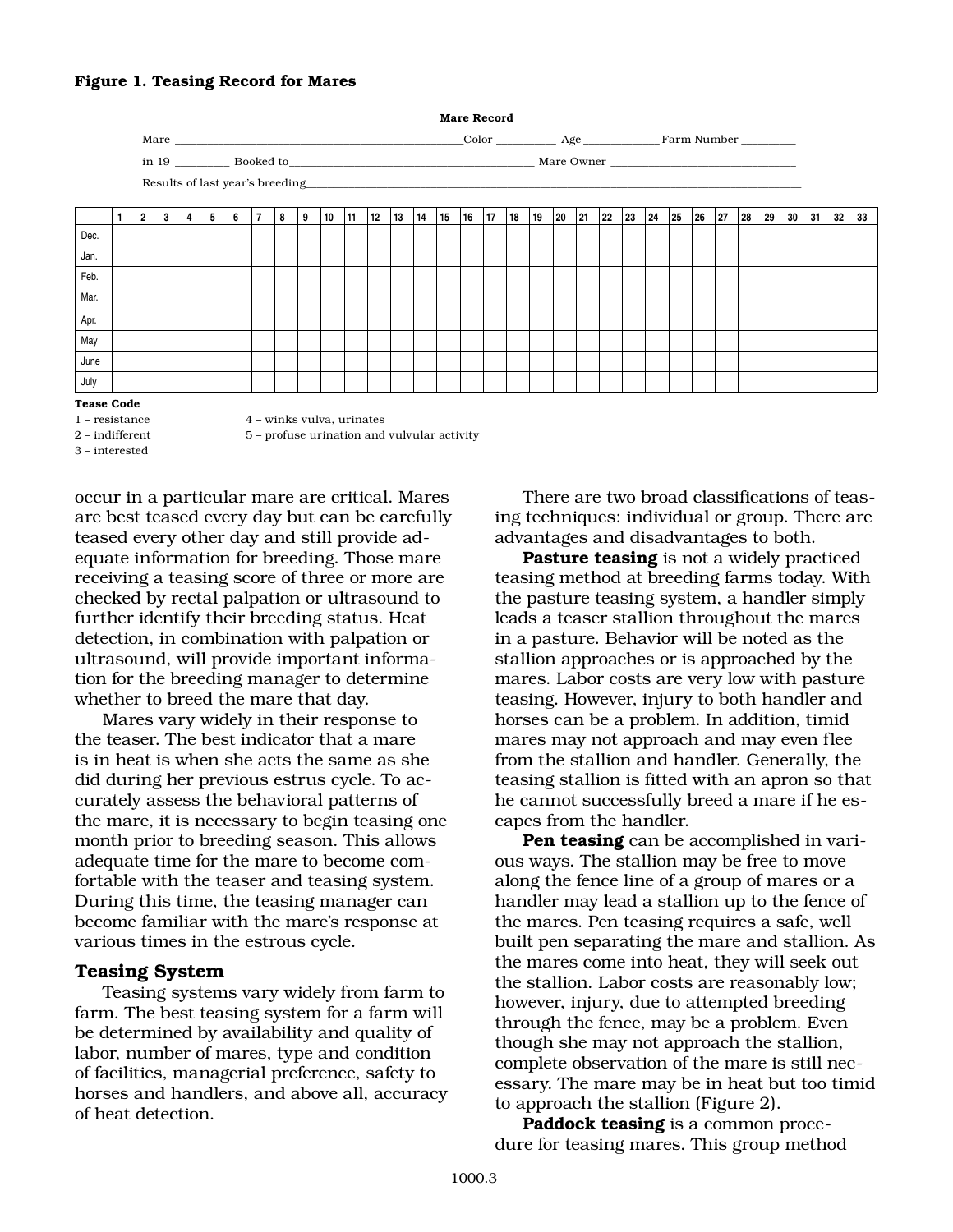allows teasing of a large number of mares at one time. In this teasing situation, a stallion is placed in an adjacent pen or in a wellbuilt pen in the middle of a paddock of mares. Mares will approach the stallion and can be scored according to their stage of estrus (Figure 3).

This is a very natural, easy way to tease mares. It has low labor requirements, but mares must be observed constantly. As with other group teasing methods, mares that do not approach the stallion still have to be observed.

**Stall-door teasing** places the mares in box stalls — generally with Dutch doors. The stallion is led from one stall to another. At each stall, the behavior of the mare is recorded. Many breeding farms have this type facility for individual teasing, and it is a very effective way to tease mares. It is recommended that a person accompany the handler to record the activities and to help observe the sexual behavior of the individual mare. Otherwise, accuracy of heat detection may be lowered due to difficulties in observing the mare. Obviously, the facility costs of having each mare in a box stall or the labor and time costs of putting a mare into a box stall for each teasing are extremely high. Stall door teasing is basically accurate and relatively safe.

**Teasing rails** (trying boards) are frequently used to individually tease mares. A solid, sturdy partition about 4 feet high and 8 feet long is needed to separate mare and teaser. Occasionally, a single rail separates the mare and stallion (Figure 4). In this method, mares are led individually to the teaser and allowed, initially, to make headto-head contact. The mare's behavior is moni-

#### **Figure 3. Teasing operation in which several mares can be teased simultaneously. A teaser stallion is placed in the center of the paddock or pen.**

Source: Evans, J. Warren. *Horses*. Second Edition, 1989.



**Figure 2. A stallion allowed to tease mares in individual pens.**

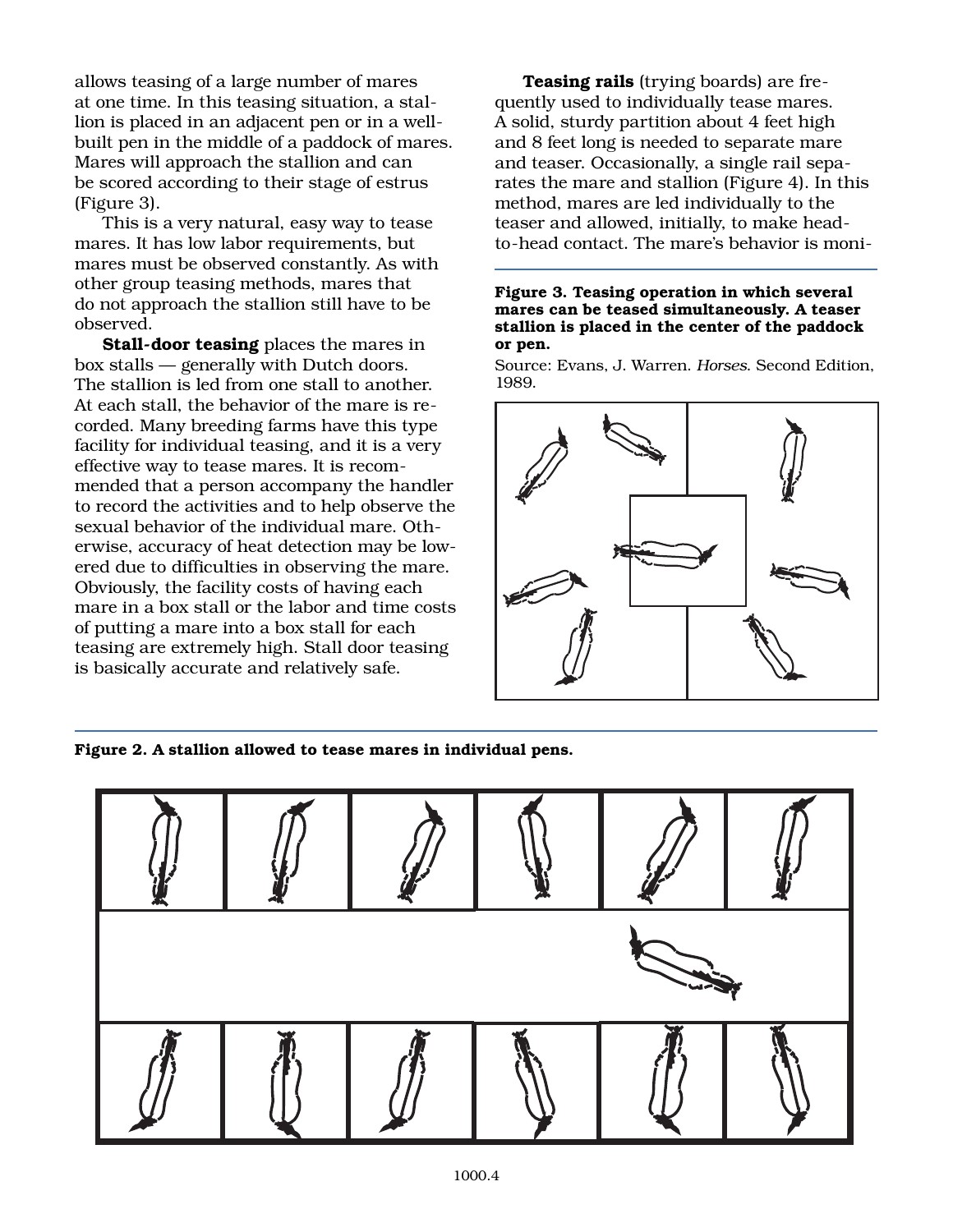tored as she is allowed access to the teaser across the rail.

The teasing rail system is accurate and safe. However, each mare must be individually led to the rail, which requires considerable time and labor. The cost to build a teasing rail is minimal, and it provides an effective way to tease.

The **teasing chute** system of heat detection is being used more at breeding farms today. This concept has mares worked individually through a teasing chute that is approximately 30 inches wide, 4 feet tall and 8 feet long. This size would accommodate one mare. Chutes can be made longer (15 feet per mare) for teasing multiple mares in larger operations.

Teasing chutes are faster and allow more accurate heat detection than some of the other methods. However, labor costs tend to be high since more than one person is needed to move mares in and out of the chute, handle the stallion and observe signs of heat.

The **teasing mill** is an interesting variation for heat detection in mares (Figure 5). The teasing mill consists of a small, central pen which holds the teaser and is surrounded on all sides by other small pens that hold the

mares. After the stallion has had time to tease the mares by moving from pen to pen, the mare pens are all emptied at one time and replaced with another set of mares. Depending on the labor situation, the mares can be replaced one at a time. This method is accurate and safe, but construction is more expensive than some of the other systems.

Regardless of the system used, observation time needs to be adequate to allow the mare to adjust to the presence of the stallion and show behavior characteristics for her stage of the reproductive cycle. This will require approximately two to five minutes per mare. Some mares will require more time. Spending less time per mare will result in inaccurate heat detection.

Typically, the presence or absence of estrus in a mare is determined by a teaser stallion incorporated into a teasing system. However, the rise of blood progesterone tests may assist with breeding information. Progesterone levels are lowest during the heat period and highest during the middle of the cycle. These tests are designed to determine if progesterone levels are low or high rather than at a specific level. Most tests produce a color

#### **Figure 4. Teasing rail separates mare and stallion.**